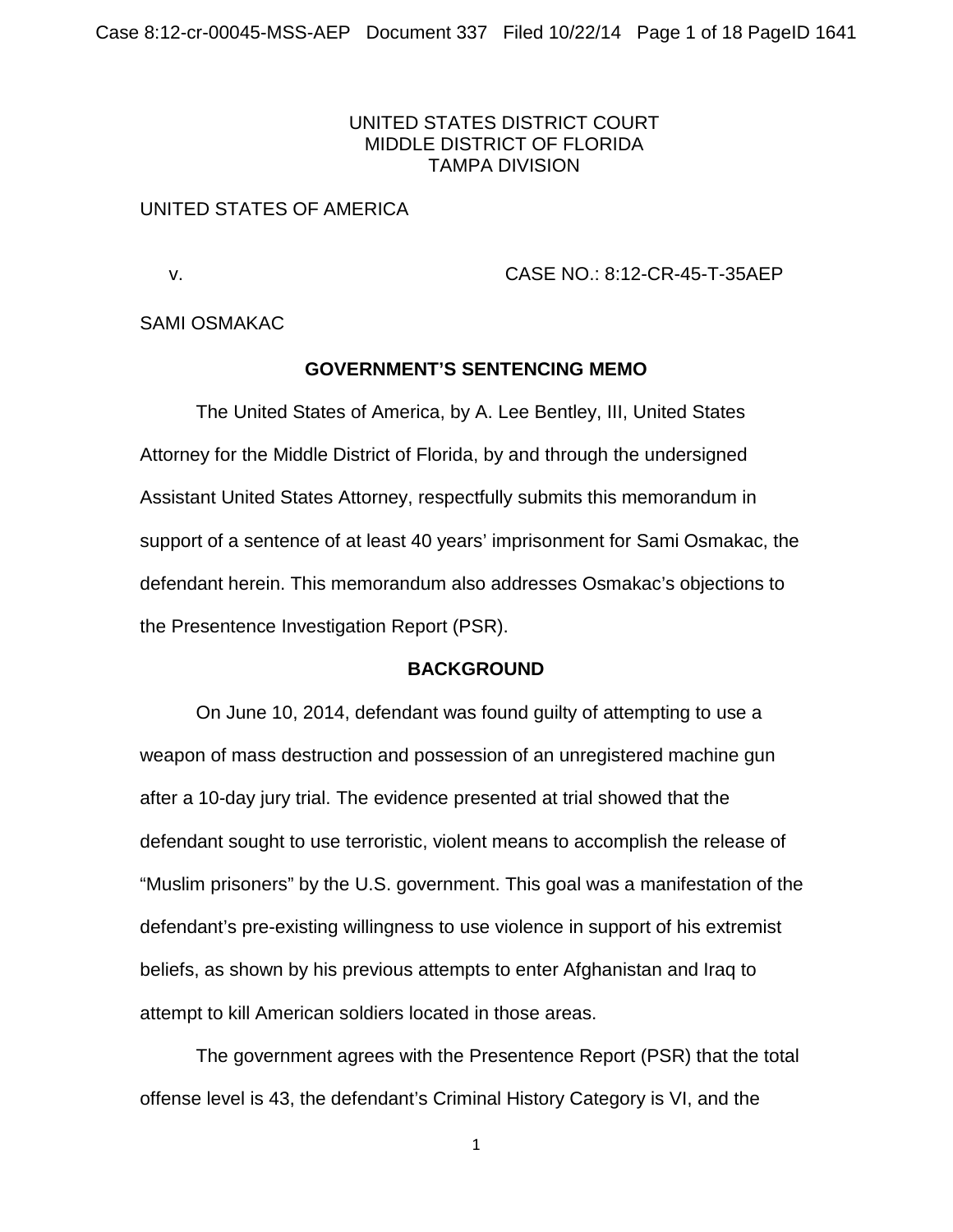resulting guideline range is life. However, it is anticipated that the defendant will argue there are factors present in this case based upon which the Court could find a variance from the Guidelines is appropriate pursuant to 18 U.S.C. § 3553(a). Should the Court determine a variance from the Guidelines is warranted in this case, the United States asks that the Court sentence the defendant to no less than 40 years' imprisonment. The United States respectfully submits that a sentence of less than 40 years of imprisonment would vary inappropriately from the advisory Guidelines sentence in this case and would not be warranted after taking into account all of the factors in Section 3553(a).

#### **ARGUMENT**

## **I. No Less Than Forty Years' Imprisonment Is an Appropriate Sentence in This Matter.**

#### **a. Nature and Characteristics of the Offenses**

The offenses of conviction in this case are related to the defendant's plan to murder hundreds of innocent people in the name of Islamic extremism. The defendant wanted to commit an act of terrorism and to use violence to intimidate the U.S. government into complying with his demands to release Muslim prisoners from incarceration and other confinement. He hoped that his actions would be akin to "a second 9/11." Govt. Trial Ex. 106.2 B at 4.

During his very first meeting with the Federal Bureau of Investigation (FBI) Undercover Employee (UCE), the defendant requested multiple firearms and explosives and affirmed his desire to commit a violent attack. (PSR ¶¶ 10-11; Govt. Trial Ex. 109B at 3-6.) The defendant never expressed any hesitation to murder innocent people and to commit an act of terrorism.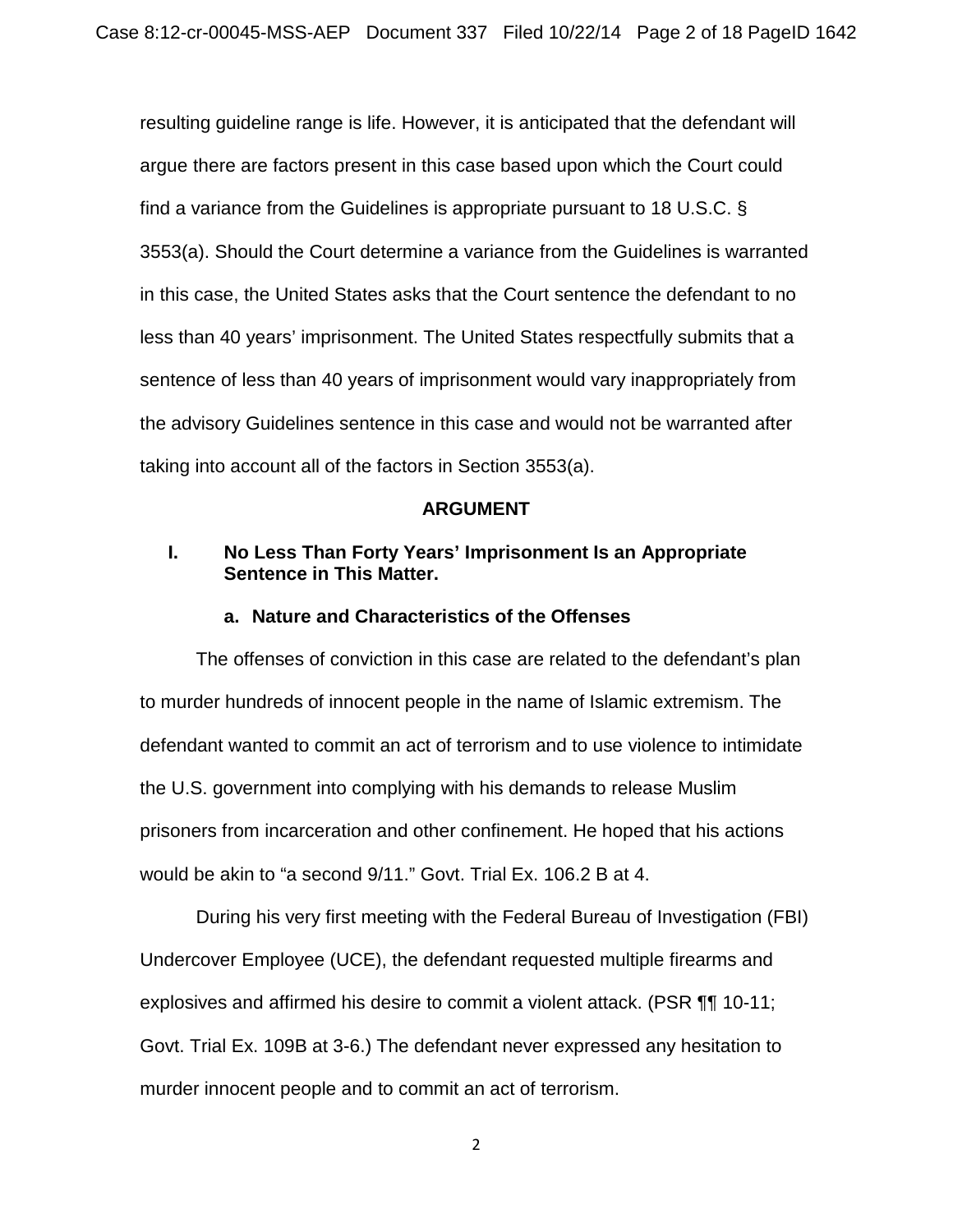Similarly, the defendant's actions before he met the UCE and the Confidential Human Source (CHS) in this case reaffirm that the intention to commit an act of terrorism was the defendant's alone. The defendant has repeatedly admitted travelling abroad in March 2011 to engage in violent conflict in Afghanistan and Iraq against American soldiers. (PSR ¶ 57.) This itself is a prior criminal offense committed by the defendant, and with the same intent that he had when he attempted to use a weapon of mass destruction to murder innocent people within the United States

The sentence imposed by this Court must fit the crime committed and reflect its seriousness. In this case, defendant believed he was going to kill many innocent people by detonating a car bomb and then take hostages, kill those hostages until his demands were met, and then kill himself in order to attempt to kill the law enforcement officers who would arrest him. He did not know the devices he obtained were inert. The punishment should fit the crime, and should the Court find that a variance from the Guidelines is appropriate, a sentence of 40 years—and no less than 40 years—would be an appropriate sentence for this defendant and the crime he intended to and did commit.

## **b. History and Characteristics of the Defendant; Defendant's Future Dangerousness and the Need to Protect the Public**

There are no salient characteristics or events in defendant's background that support a reduction in sentence under 18 U.S.C. § 3553(a), and in fact, the defendant's prior behavior indicates that a very serious sentence is warranted. In some respects, the defendant's background is far better than many of the defendants seen by this Court; he had a supportive, intact family, adequate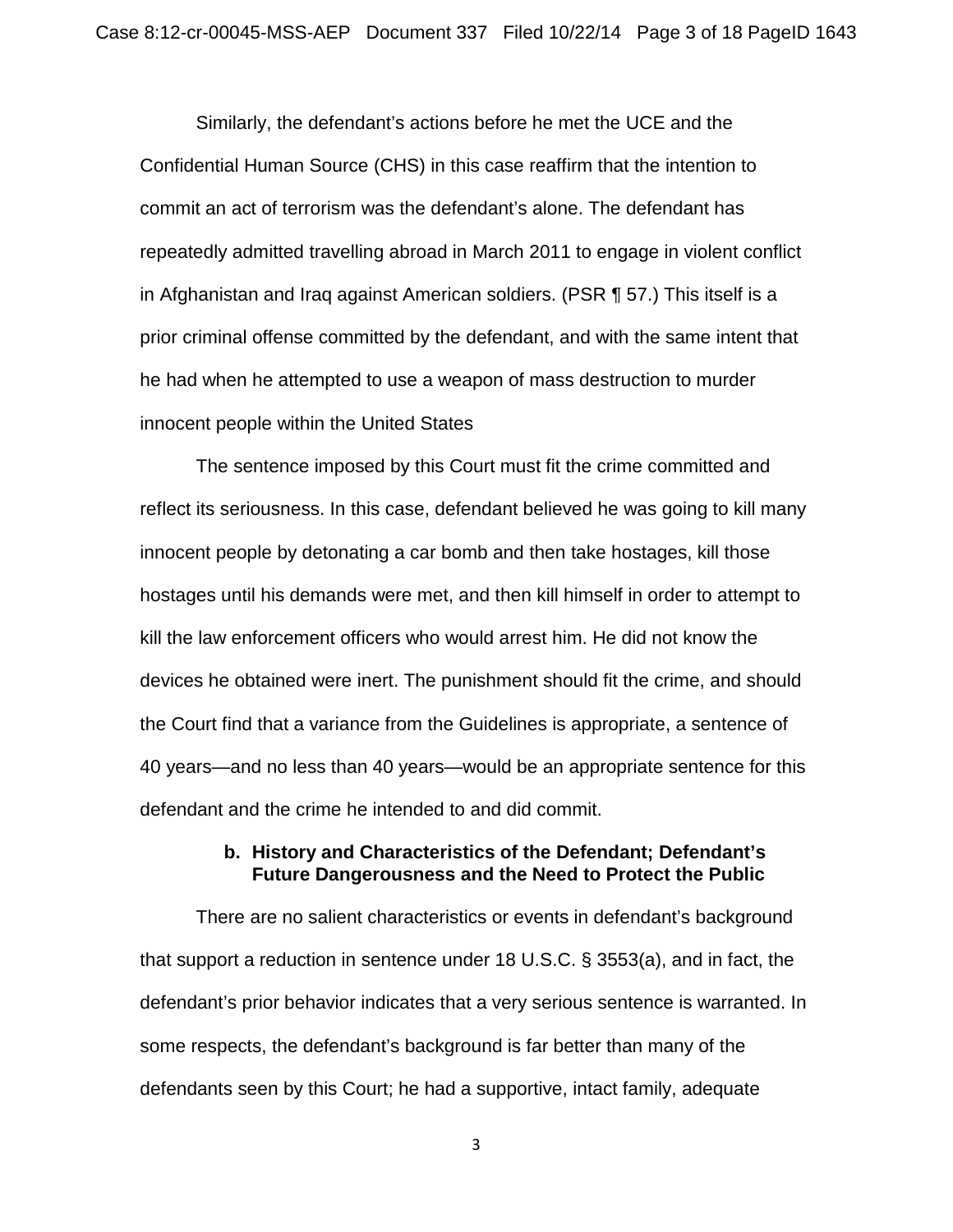financial resources, and even attended college for a period of time. (PSR ¶¶ 54, 119, 123.)

It is anticipated that the defendant will raise his mental health under 18 U.S.C. § 3553 in support of a request for a departure. The defendant notes in his objections to the initial PSR that "all of the doctors [that evaluated the defendant] agreed that the defendant did in fact suffer from multiple mental disorders." However, the nature of the defendant's disorder, as evaluated by the two doctors who spent the most time with him, that is, Drs. Johnson and Montalbano, was dysthymic disorder, a form of depression. PSR at ¶ 107. Both doctors rejected the more serious diagnoses of PTSD and psychotic disorders given to the defendant by previous evaluators, who spent far less time with the defendant. Thus, the government does not agree that the defendant's mental health is an adequate basis for a departure, as the defendant does not suffer from conditions that "are present to an unusual degree and distinguish the case from the typical cases covered by the guidelines." USSG § 5H1.3.

On the other hand, this defendant's willingness to resort to violence to support his extremist ideology is well documented. In addition to his travel abroad with the intent to join violent jihad, as discussed above, the defendant also faces battery charges related to his interaction with a religious protestor in April 2011 (PSR ¶ 48) and further had interactions with members of a mosque in Chicago in May 2011 in which he advocated violence. Finally, the defendant intended a remarkably violent attack in this case, and he expressed glee on multiple occasions that he might be able to carry it out. Further, the defendant suggested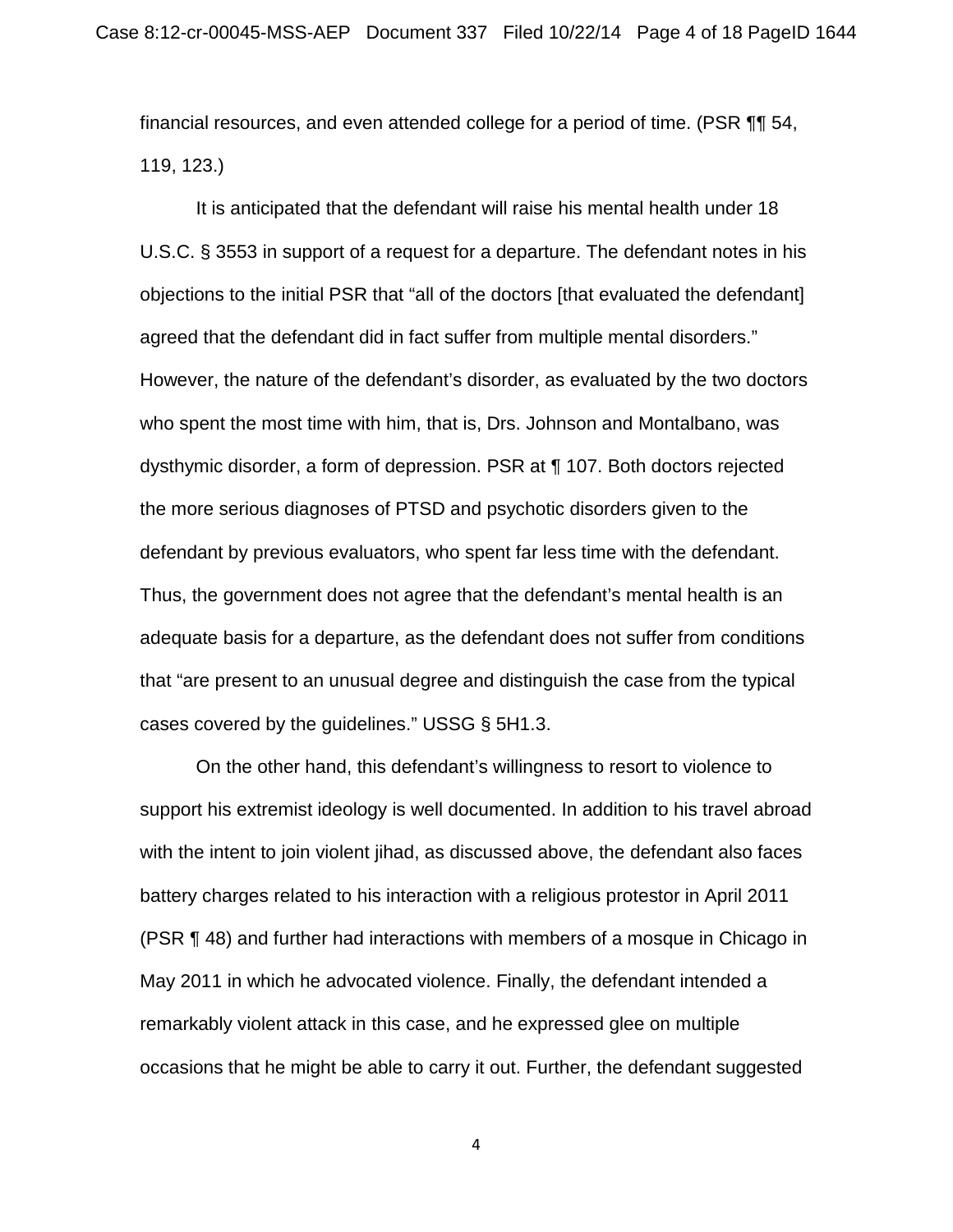multiple other targets and plans that he wished he could carry out, including with others. *See, e.g.*, Govt. Trial Exs. 106.2 B at 2-3 ("even if it's in a gay night club, better a gay night club 3 or 4 hundred people go in there, [claps], I don't care anymore."); 113.4 B at 2-7 (describing in-depth the defendant's wish that he could coordinate a violent attack with four people to blow up multiple bridges in the Tampa Bay area, leading to the deaths of thousands of people); 118 B at 15 ("[H]onestly, I would love to go for the army people, but their bases are so locked up.") The defendant poses a strong danger to the community, for his easy willingness to engage in violence and his attempts to induce others to engage in terroristic acts with him.

As the Eleventh Circuit has held, "'Terrorists, even those with no prior criminal behavior, are unique among criminals in the likelihood of recidivism, the difficulty of rehabilitation, and the need for incapacitation.'" *United States v. Jayyousi*, 657 F.3d 1085, 1117 (11th Cir. 2011) (internal quotation marks omitted) (reversing as substantively unreasonable a sentence of 17 years, 4 months of imprisonment for a conspiracy to provide material support for terrorism, that is, to murder, maim, or kidnap persons outside the U.S.); *see also United States v. Ressam*, 679 F.3d 1069, 1090-91 (9th Cir. 2012) (en banc) (reversing as substantively unreasonable a 22-year sentence of imprisonment for plotting to detonate a massive bomb at Los Angeles International Airport on New Year's Eve [1](#page-4-0)999);<sup>1</sup> *United States v. Abu Ali*, 528 F.3d 210, 261-69 (4th Cir. 2008) (reversing 30-year sentence imposed for terrorist conspiracy as substantively

<span id="page-4-0"></span>Ressam was recently resentenced on remand to 37 years' imprisonment. Case No. 2:99-cr-666-JCC-1 (W.D. Wash.).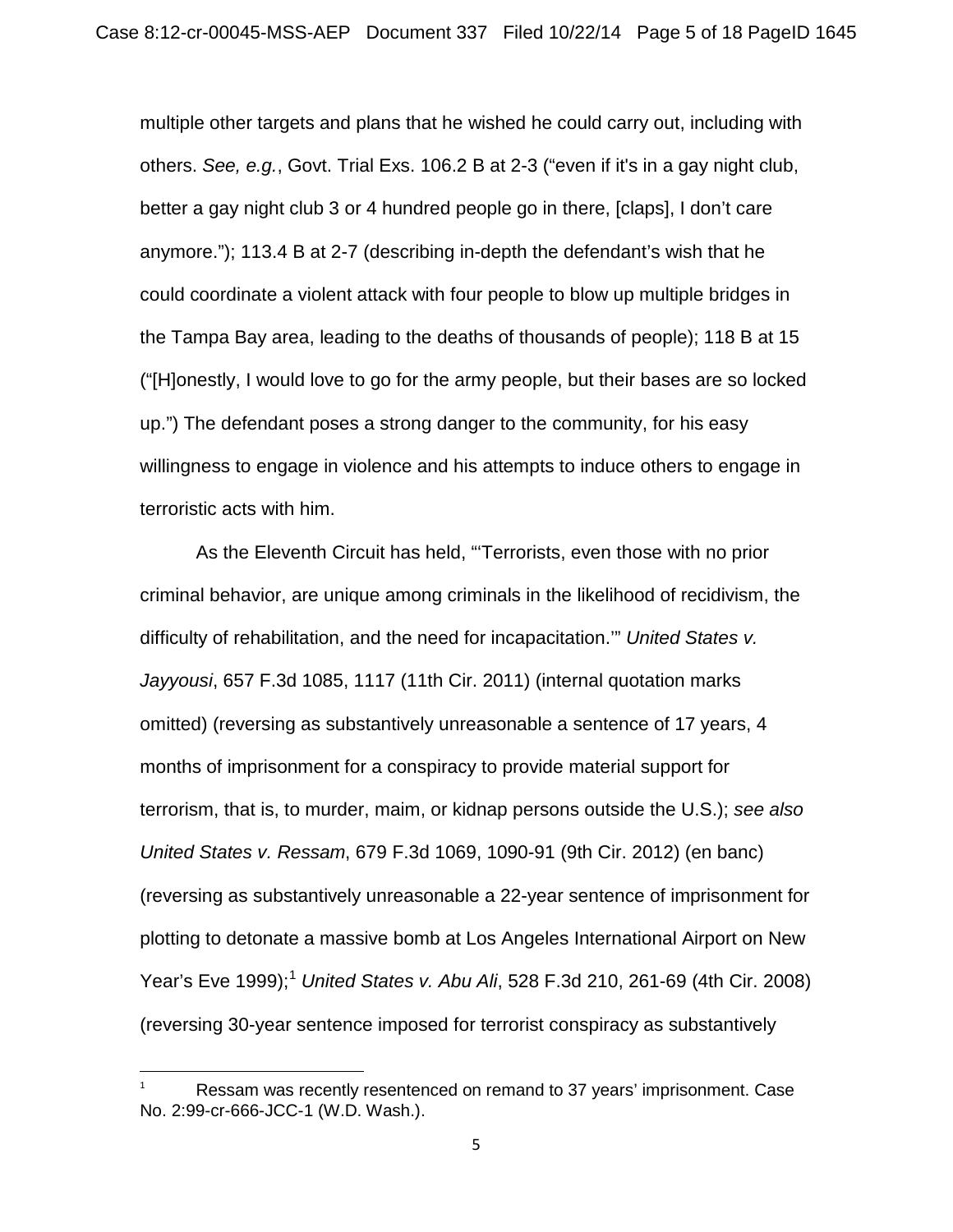unreasonable despite defendant's having joined conspiracy at age 22 with no criminal history and despite "letters describing [his] 'general [sic] decent reputation as a young man' and his overall 'good character'"); *United States v. Meskini*, 319 F.3d 88, 92 (2d Cir. 2003) ("Congress and the Sentencing Commission had a rational basis for concluding that an act of terrorism represents a particularly grave threat because of the dangerousness of the crime and the difficulty of deterring and rehabilitating the criminal, and thus that terrorists and their supporters should be incapacitated for a longer period of time."). Therefore, a serious sentence of imprisonment of at least 40 years is necessary to protect the public from the defendant.

## **c. Need to Avoid Unwarranted Sentencing Disparities and Need for Deterrence; Respect for the Law**

In cases where defendants have attempted to detonate weapons of mass destruction under similar circumstances, courts have imposed sentences ranging from 23 years to life imprisonment. As noted above, the defendant tried to detonate a massive bomb that he hoped would murder hundreds of innocent people, as well as to use other innocent people as hostages and pawns, followed by his planned murder of law enforcement officers attempting to stop him. His horrific conduct places him in the same category as other terrorists who sought to kill on a large scale.

Three defendants in similar circumstances have been sentenced to life imprisonment: the "Times Square bomber" Faisal Shahzad, $2$  the "Christmas Day

<span id="page-5-0"></span> <sup>2</sup> *See United States v. Shahzad*, 1:10-CR-00541-MGC (S.D.N.Y. 2010), a case where a 30-year-old defendant was convicted of violating § 2332(a) and other terrorismrelated statutes for attempting to detonate a car bomb at Times Square in New York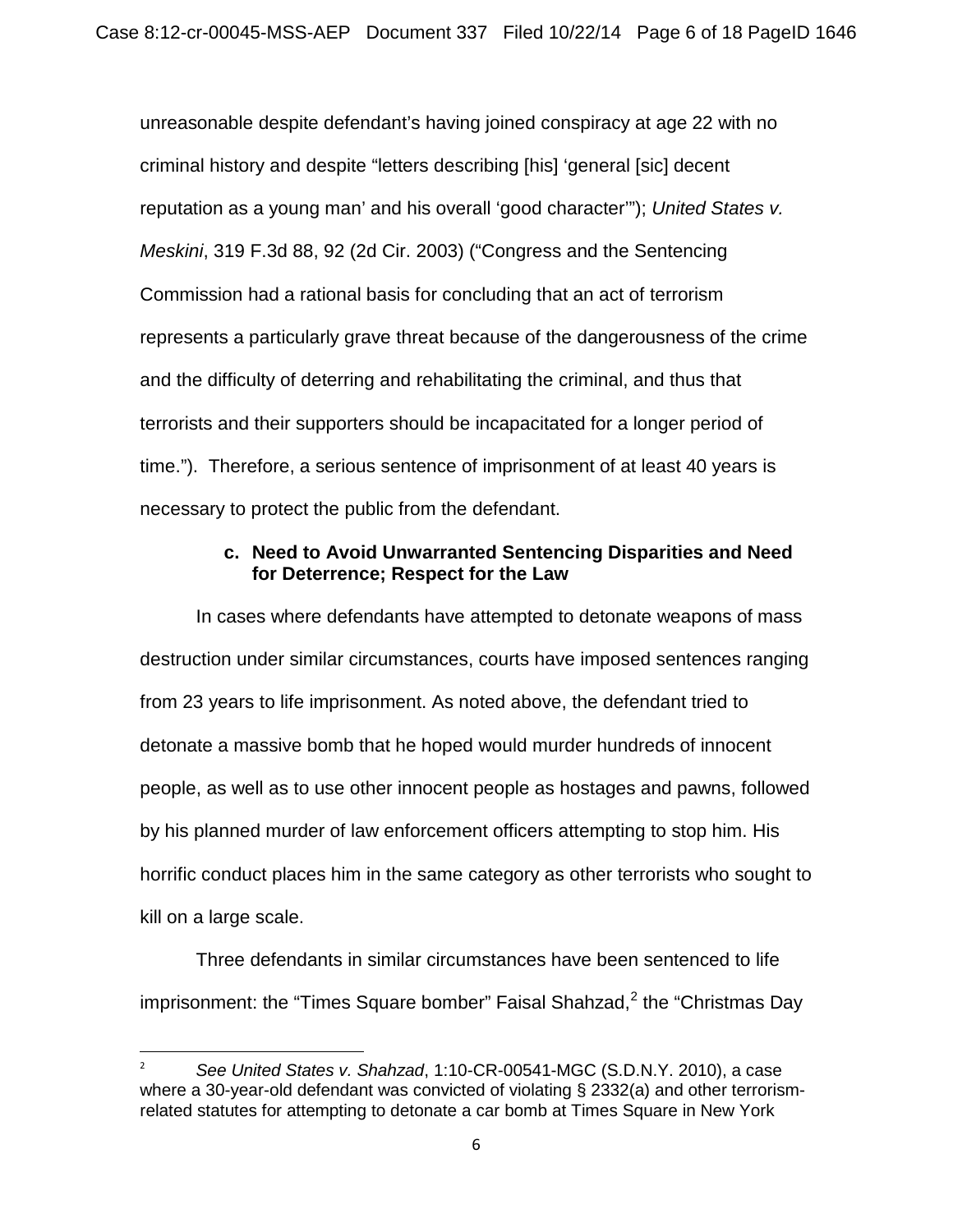bomber" Umar Farouk Abdulmutallab,<sup>[3](#page-6-0)</sup> and Khalid Aldawsari.<sup>[4](#page-6-1)</sup> Although thedefendant did not construct the bomb that he sought to detonate, his intent was the same as Shahzad, Abdulmutallab, and Aldawsari—namely, to kill innocent people in a violent attempt to support his extremist ideals. Although he never trained at a terrorist training camp, he subscribed to the same violent ideology and acted according to a similar desire to murder. Indeed, defendant remained steadfast in his desire to kill despite the UCE's multiple inquiries regarding whether he really wanted to go forward with committing the attack. It was the defendant that formulated the plan for the attack and eagerly attempted

to carry it out.

 $\overline{\phantom{a}}$ 

A somewhat similarly situated defendant, Mohamed Mohamud, was

recently sentenced to 30 years' imprisonment. *United States v. Mohamud*, 3:10-

CR-475-KI (D. Ore. Sept. 6, 2014). Mohamud was found guilty after a jury trial of

City. Shahzad was a naturalized United States citizen who had received explosives training from terrorists affiliated with the Tehrik-e-Taliban, a militant extremist group in Pakistan. Upon his return to the United States, Shahzad acquired the necessary components to construct his bomb and researched his target. At his first appearance after his indictment, Shahzad pled guilty to a ten-count indictment.

<span id="page-6-0"></span><sup>3</sup> *See United States v. Abdulmutallab*, 2:10-CR-20005 (E.D. Mich. 2010), a case in which a 23-year-old defendant attempted to detonate a bomb hidden in his underwear while on board a flight bound for Detroit, Michigan, on December 25, 2009. Had the bomb successfully detonated, all 289 passengers and crew aboard the airplane would have been killed. At the time of his arrest, Abdulmutallab was a 23-year-old Nigerian national who had previously trained in Yemen at a terrorist training camp run by al Qaeda in the Arabian Peninsula, and had been tasked to commit the attack by Anwar al-Aulaqi. On the second day of trial, Abdulmutallab pled guilty to an eight-count indictment.

<span id="page-6-1"></span><sup>4</sup> *See United States v. Aldawsari*, 5:11-CR-00015 (N.D. Tex. 2011), a case where a defendant was convicted of violating § 2332(a). At the time of his arrest, defendant Aldawsari was a 20-year-old Saudi national with a student visa living in the United States. Law enforcement became aware of defendant after learning that he ordered chemicals from a North Carolina chemical company. An investigation soon revealed that the defendant was trying to obtain other chemicals to use on an undetermined target for an attack in the name of violent jihad. In addition, he possessed instructions, plans, and tools that could be used to combine the chemicals. In June 2012, Aldawsari was convicted after a trial.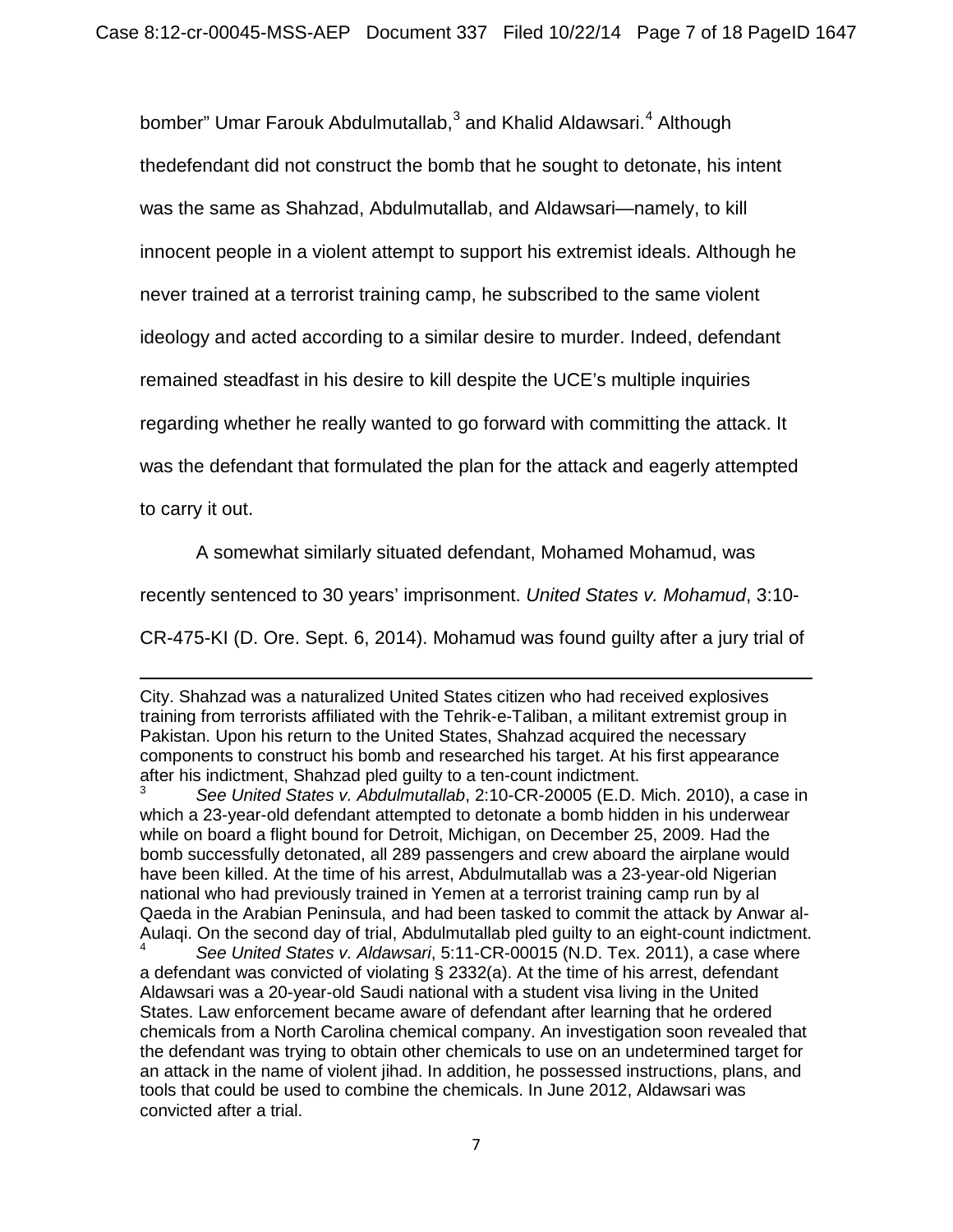attempting to use a weapon of mass destruction related to his plot to detonate a parked car bomb (that unbeknownst to him was inert) at a Christmas tree lighting ceremony in Portland, Oregon. Despite the similarities between Mohamud and Osmakac, Osmakac deserves a higher sentence than Mohamud due to Osmakac's prior travel overseas to engage in violent conflict with American soldiers, ready and willing engagement in an act of terrorism that involved the planned murder of many innocent people, his attempts to induce others to join in his violent acts, and his formulations of many plans by which to carry out violent terrorist attacks.

There are a series of other cases involving similar conduct to what the defendant was convicted of here that were resolved through guilty pleas and that resulted in sentences ranging from 23 to 3[5](#page-7-0) years. $5$  The government submits that

<span id="page-7-0"></span><sup>5</sup> <sup>5</sup> *See United States v. Nafis*, 1:12-CR-00720 (E.D.N.Y. 2012) (sentencing a 21 year-old Bangladeshi national, who attempted to detonate a truck bomb (that unbeknownst to him was inert) at the Federal Reserve Bank of New York for the express purpose of causing economic damage, to 30 years' imprisonment after pleading guilty); *United States v. Khalifi*, 1:12-CR-00037-JCC (E.D. Va. 2012) (sentencing a 28-year-old Moroccan national, who attempted to conduct a suicide attack on the U.S. Capitol using a suicide bomb vest and automatic weapon (that unbeknownst to him were inert), to 30 years' imprisonment after pleading guilty); *United States v. Hassoun*, 1:10-CR-00773 (N.D. Ill. 2010) (sentencing a 22-year-old Lebanese legal permanent resident, who attempted to detonate a backpack bomb (that unbeknownst to him was inert) that he had deposited in a trash can outside of a sports bar located in the vicinity of Wrigley Field, to 23 years' imprisonment after pleading guilty); *United States v. Martinez*, 1:10-CR-00798- JFM (D. Md. 2010) (sentencing a 21-year-old defendant, who attempted to detonate a truck bomb (that unbeknownst to him was inert) at a military recruiting center and expressly stated that he did not want to kill civilians, to 25 years' imprisonment after pleading guilty pursuant); *United States v. Finton*, 3:10-CR-30215-DRH (S.D. Ill. 2010) (sentencing a 29-year-old convicted felon with a history of bipolar personality disorder, who attempted to detonate a truck bomb (that unbeknownst to him was inert) at a federal building and expressed concerns about targeting civilians, to 28 years' imprisonment after pleading guilty); *United States v. Smadi*, 3:09-CR-00294-M (N.D. Tex. 2009) (sentencing a 19-year-old Jordanian national with a history of schizophrenia and abuse as a child, who attempted to detonate a truck bomb (that unbeknownst to him was inert) at an office building with the intent to inflict economic and commercial damage on the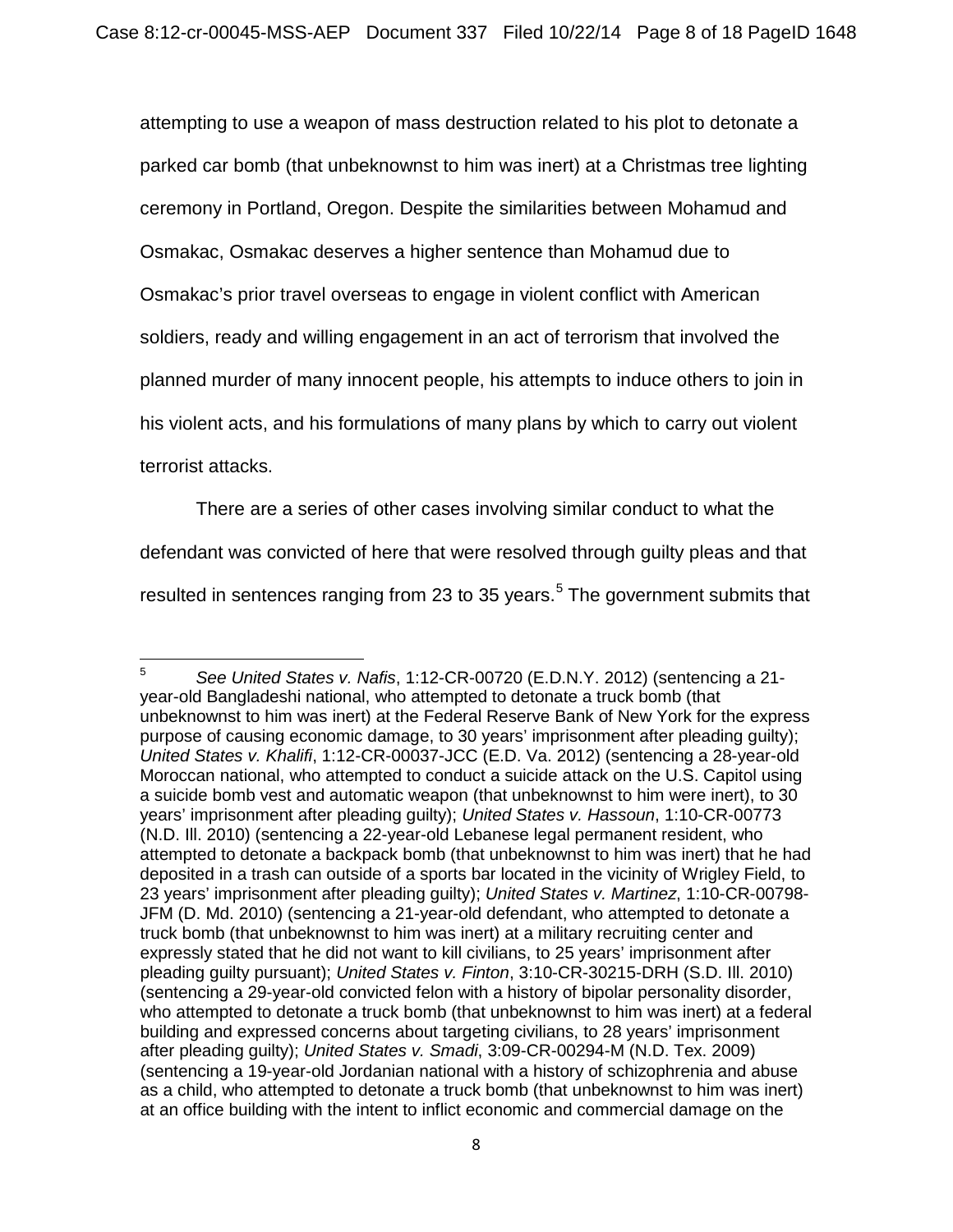the defendants in those cases should not be considered to be similarly situated to defendant. In those cases, the defendants accepted responsibility and pled guilty, unlike the defendant here, who has never accepted responsibility or expressed any remorse or concern for his intended victims. <sup>[6](#page-8-0)</sup>

A significant sentence is also needed to deter others from committing similar acts of planned violence and to promote respect for the law. For the other people who disagree with the policies of the United States and would consider using violence to express those views as the defendant did, the sentence imposed should be lengthy enough to deter those individuals.

# **II. Defendant's Objections to the PSR Guidelines Calculation**

# **a. Guidelines Calculation Pursuant to USSG § 2K1.4**

The calculation of the Guidelines in the PSR is correct. The defendant objects to the calculation pursuant to USSG § 2K1.4 on two bases. First, he contends that the correct base offense level is 20, pursuant to USSG §  $2K1.4(a)(2)$ . The appropriate base offense level is 24, pursuant to § 2K1.4(a)(1)(B), as the defendant's offense "involved the destruction or attempted destruction . . . of a place a public use." Pursuant to USSG §2K1.4, Application

 $\overline{\phantom{a}}$ 

United States, to 24 years' imprisonment following his guilty plea); *United States v. Shareef*, 1:06-CR-00919 (N.D. Ill. 2006) (sentencing a 22-year-old defendant, who attempted to purchase from a UCE a handgun and four grenades (that unbeknownst to him were inert) that he intended to detonate at a local shopping center, to 35 years' imprisonment following his guilty plea).

<span id="page-8-0"></span>There are also a significant number of cases that involve arguably similar terrorism-related conduct but not charges of violating 18 U.S.C. § 2332a(a). These cases are distinguishable and not instructive in informing the Court regarding appropriate, comparable sentences under 18 U.S.C. § 3553(a)(6). To the extent the defendant seeks to rely on such cases in his sentencing argument, the government will advise the Court of the distinguishing details of those cases at the sentencing hearing or in a separate supplemental filing prior to sentencing.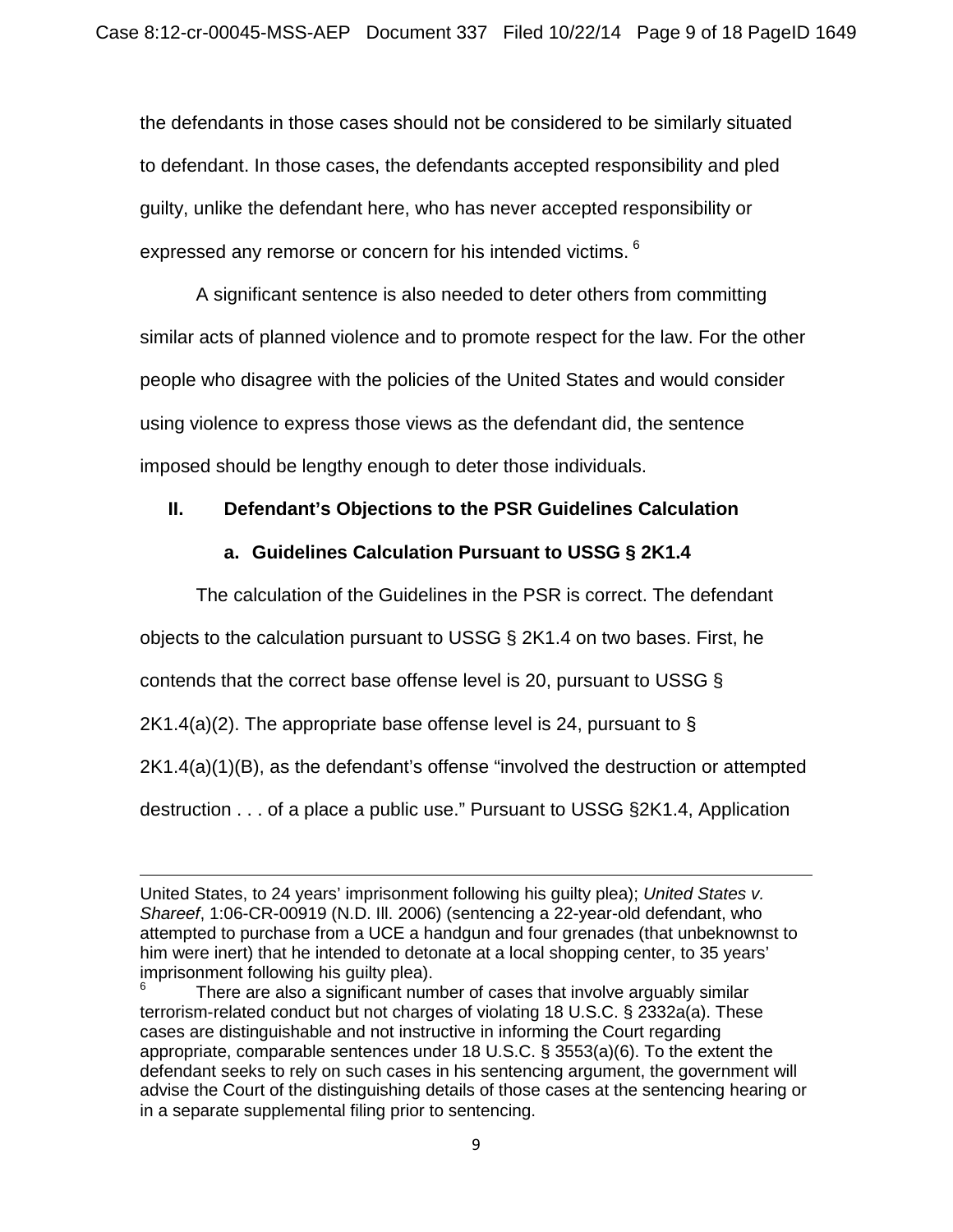Note 1, "place of public use" is defined at 18 U.S.C. § 2332f(6), as "those parts of any building, land, street, waterway, or other location that are accessible or open to members of the public, whether continuously, periodically, or occasionally, and encompasses any commercial, business, cultural, historical, educational, religious, governmental, entertainment, recreational, or similar place that is so accessible or open to the public; . . . ." The defendant here sought to use a car bomb at a commercial establishment and to destroy that target. *See* Govt. Trial Exs. 111 B at 9 ("if the buildings go in it's, it's more terror in their hearts."); 118 B at 76 (SO: So, that stuff will take down buildings, the car? How far?; UCE: Oh, uh. The one you put, the one you put it in front of?; SO: Yeah.; UCE: Is going to go down. The one you put it in front of is going to go down. . . . SO: Yeah. And, people inside they gonna get it? UCE: Oh yeah, they're done with it. Yeah, no body inside is gonna make it."). Thus, the higher base offense level is applicable.

The defendant also objects to the application of USSG § 2K1.4(c)(1) and the subsequent cross reference to the attempted murder Guideline. USSG § 2K1.4(c)(1) instructs that if "the offense was intended to cause death or serious bodily injury, apply the most analogous guideline from Chapter Two, Part A (Offenses Against the Person) if the resulting offense level is greater than determined above." Here, as noted and demonstrated throughout this memo, the defendant's goal was to kill hundreds of innocent people. Thus, USSG § 2A2.1 (Attempted Murder) applies.

Pursuant to that Guideline, the appropriate base offense level is 33, as the object of the offense would have constituted first degree murder pursuant to 18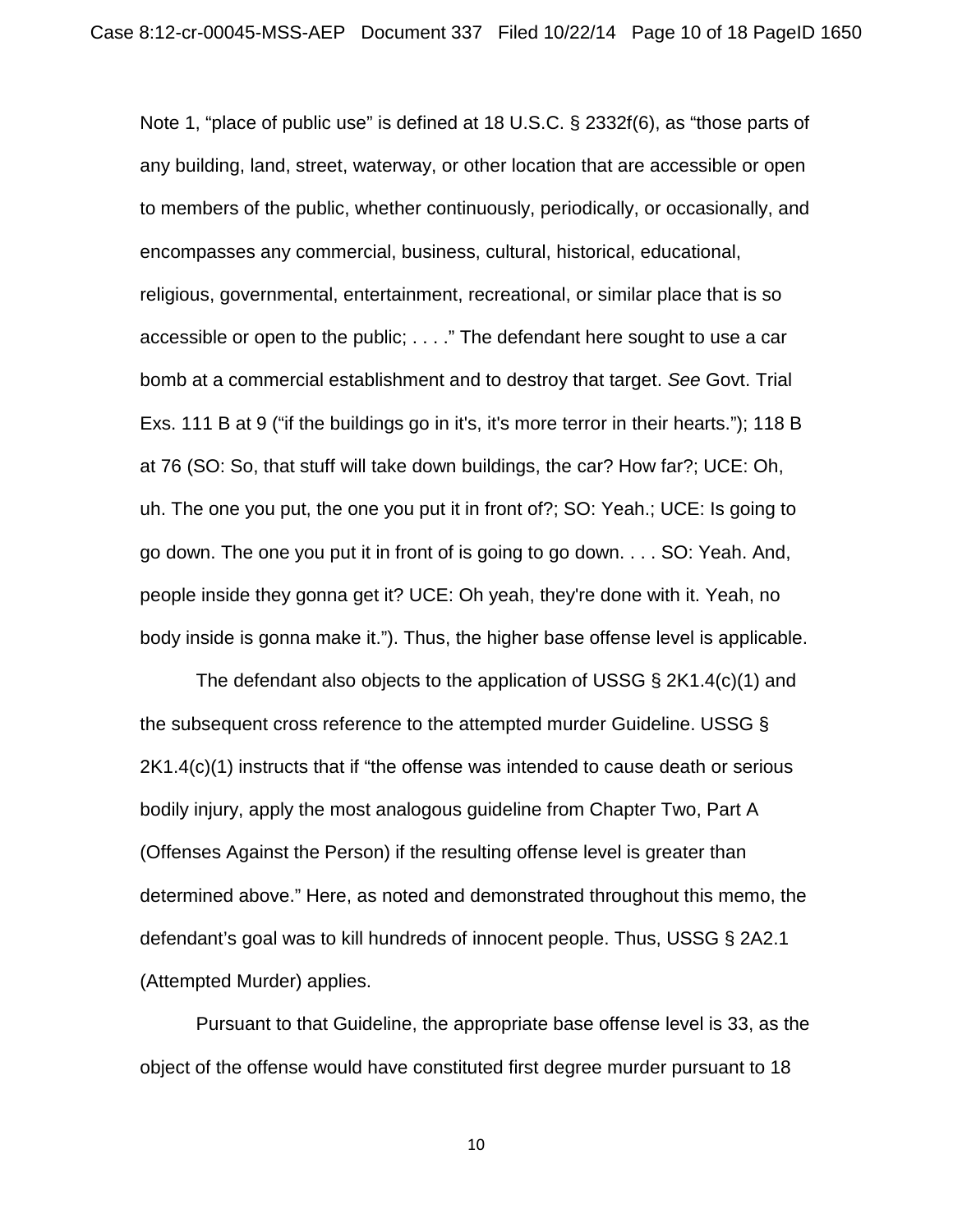U.S.C. § 1111 because the defendant's plan was to commit "willful, deliberate, malicious, and premeditated" killings. *See* USSG § 2A2.1 App. Note 1 (defining "first degree murder"); *see also United States v. Mock*, 523 F.3d 1299, 1303-04 (11th Cir. 2008) (holding that the government must prove the applicability of this Guideline by a preponderance of the evidence and that the Court should make explicit findings of fact regarding the defendant's intent); *United States v. Aldawsari*, 740 F.3d 1015, 1020-21 (5th Cir. Jan. 23, 2014) (relying on the defendant's own statements to find that defendant intended to cause death).

## **b. Application of the Terrorism Enhancement Pursuant to USSG § 3A1.4**

The defendant objects to the application of USSG § 3A1.4 (Terrorism) to his sentence. The Guideline applies to any felony that involved or was intended to promote a federal crime of terrorism, as that term is defined in 18 U.S.C. §  $2332b(g)(5)$ . USSG § 3A1.4(a) and App. Note 1. A federal crime of terrorism is an offense that (1) "is calculated to influence or affect the conduct of government by intimidation or coercion, or to retaliate against government conduct;" and (2) is one of a number of enumerated offenses, including 18 U.S.C. § 2332a, one of the offenses with which the defendant was charged. 18 U.S.C. § 2332b(g)(5); *see also Jayyousi*, 657 F.3d at 1115 (upholding the application of the enhancement where the defendants spoke "expressly about their desire to impose Sharia, toppling existing governments in the process"); *United States v. Mandhai*, 375 F.3d 1243, 1248 (11th Cir.2004) ( "[I]t is the defendant's purpose that is relevant, and if that purpose is to promote a terrorism crime, the enhancement is triggered. . . . He planned to demand the release of Muslim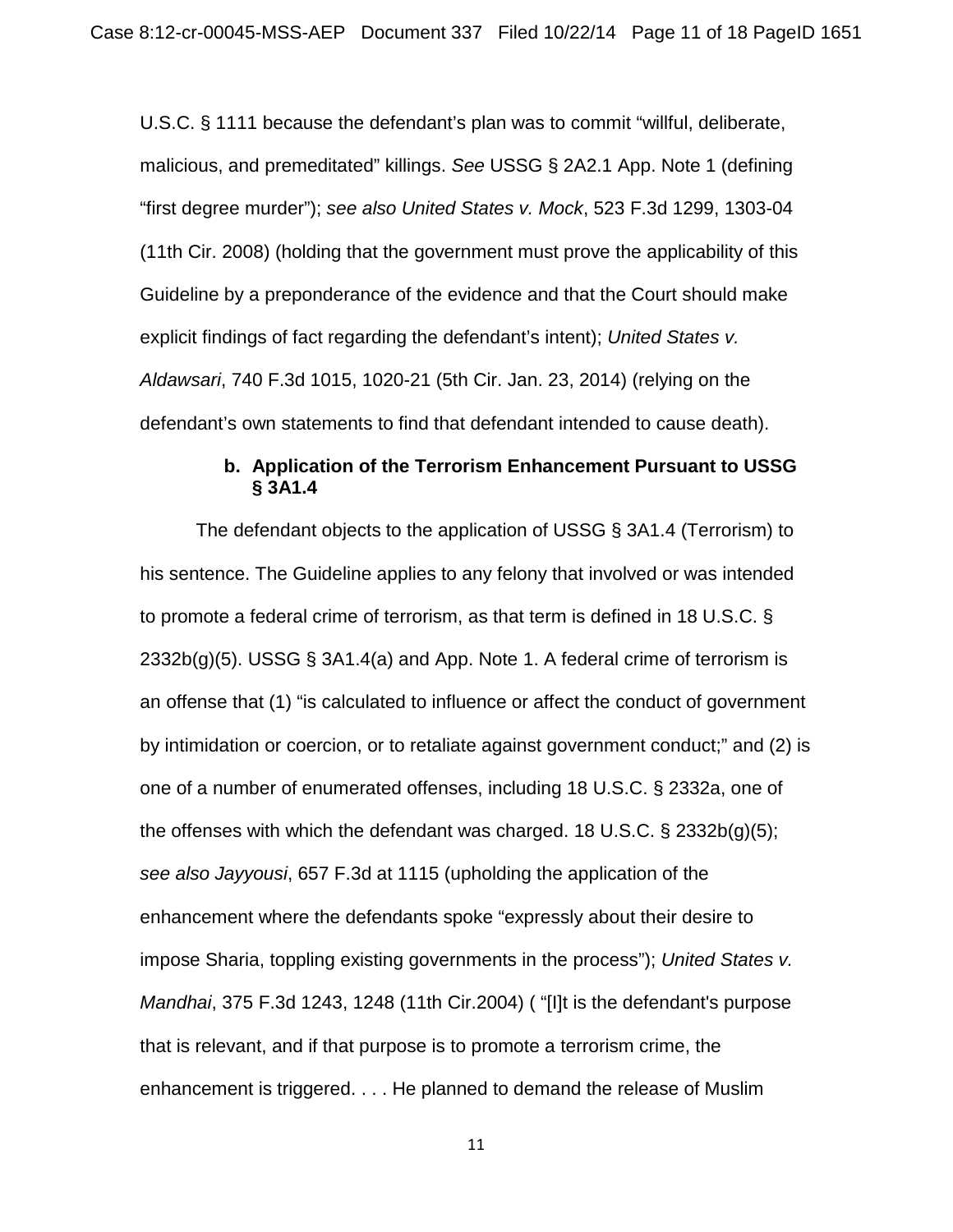prisoners and changes in the government's foreign policy after the bombings."); *United States v. Awan*, 607 F.3d 306, 316–17 (2d Cir. 2010) (finding that government only had to demonstrate that defendant's offenses were intended to promote a federal crime of terrorism, whatever his reasons for committing them).

Here, the defendant, by his own admission, intended to influence or affect the conduct of government by intimidation or coercion, and/or intended to retaliate against government conduct. The following are examples of the defendant's admissions. First, on December 19, 2011, the defendant had the following recorded conversation with the CHS:

SO: You said you knew Sheikh 'Abd-al-Rahman?

CHS: What?

SO: He wrote a letter you know that?

CHS: I honestly, I don't…

SO: You know what it said, he says: where are you? Don't you know this obligation for you to complete this whole nation of Islam? like every time they somebody visits me and make me bend over and put their hand in my privates and make me cough they know I'm blind because I have nothing... that you will be answered, questioned by Allah, and you know what Affia Siddiqui said? You know what she said man? She said you guys are Arabs, Pakistani, American, Indians... she said but you're not Muslims, and my brothers, my brothers are the prophet peace be upon him and the prophet followers may God be pleased with them. And she's right, if I don't do nothing, I'm not a Muslim, I'm not her brother, but that's just two people, you can go down the list, I'm a demand, I'm a demand God's willing, I'll be, if I can get a camera small one with me be like, this gonna happen every 30 minutes (UI) cause when I have this I know why they don't dare to come close. This gonna happen every 30 minutes (UI) clack…release my sisters and my brother from Guantanamo, every US Prison, every European prison, from Belmauchin (PH), in London, it's like the Guantanamo of here, of England and everywhere and sold to the Islamic (UI) Afghanistan (UI) I'll be like, I'll give you three days to do all that if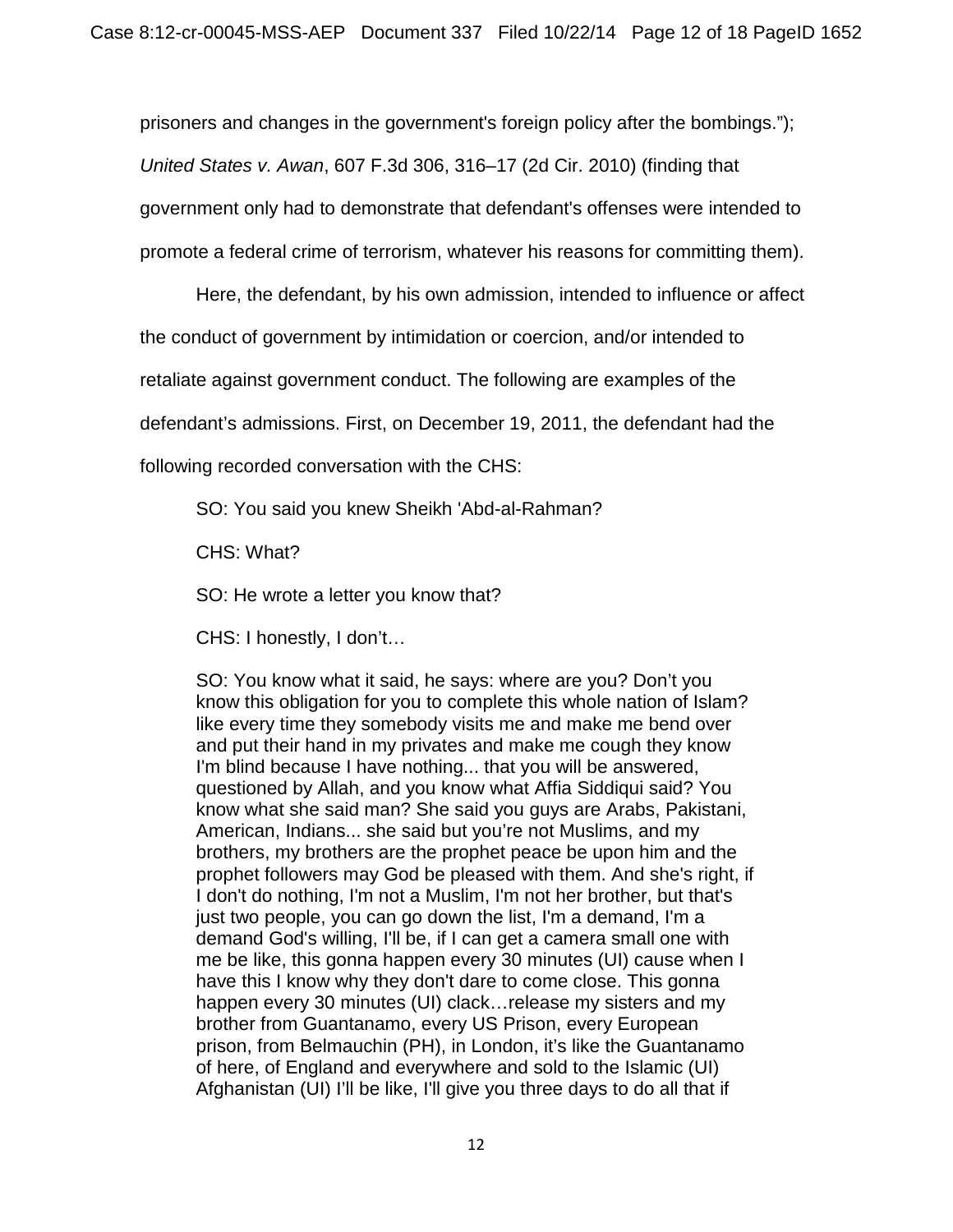not this gonna happen I be like, every hour until I hear that you agree, every 30 minutes I'll take, I'll film it (UI) and I smile God's willing, and I smile... that's where you're at, yesterday you're at, I shouldn't talk to these people, if you wanna go to hell fire, go you've never read the Quran but you wanna tell me, like the guy I know Arabic, that's when ...

Govt. Trial Ex. 106.2 B at 9.

Next, on January 1, 2012, the defendant explained to the CHS:

SO: That's good. Cause I want to do something. Something terrifying. Like one day, one night, something going to happen. Then six hours later somewhere else.

UCE: Oh, okay. So—

SO: The thing with the vest—

 $UCF: -uh...huh...$ 

SO: I wanna' use that to get in somewhere, where's there's a lot of people, and I wanna' demand something, so, insha'Allah [God willing].

UCE: You going to demand something?

SO: Yeah, from kuffar [the infidels].

UCE: Okay.

SO: 'Cause if, if they get hit up one day before—

UCE: U-hum—

SO: . . . or, or half a day before, and then I take hostages they better release em'. They better release whoever I demand to release. If they, if they know you're serious, [claps] if they know that you killed kuffar [infidels], they gonna' have to meet your demands.

UCE: Yeah, that's . . .

SO: So, it's out there. But, Allah [God] can make everything happen, and the intention, and the trying, that's all that matters. Allah [God] wills it, it's gonna' happen.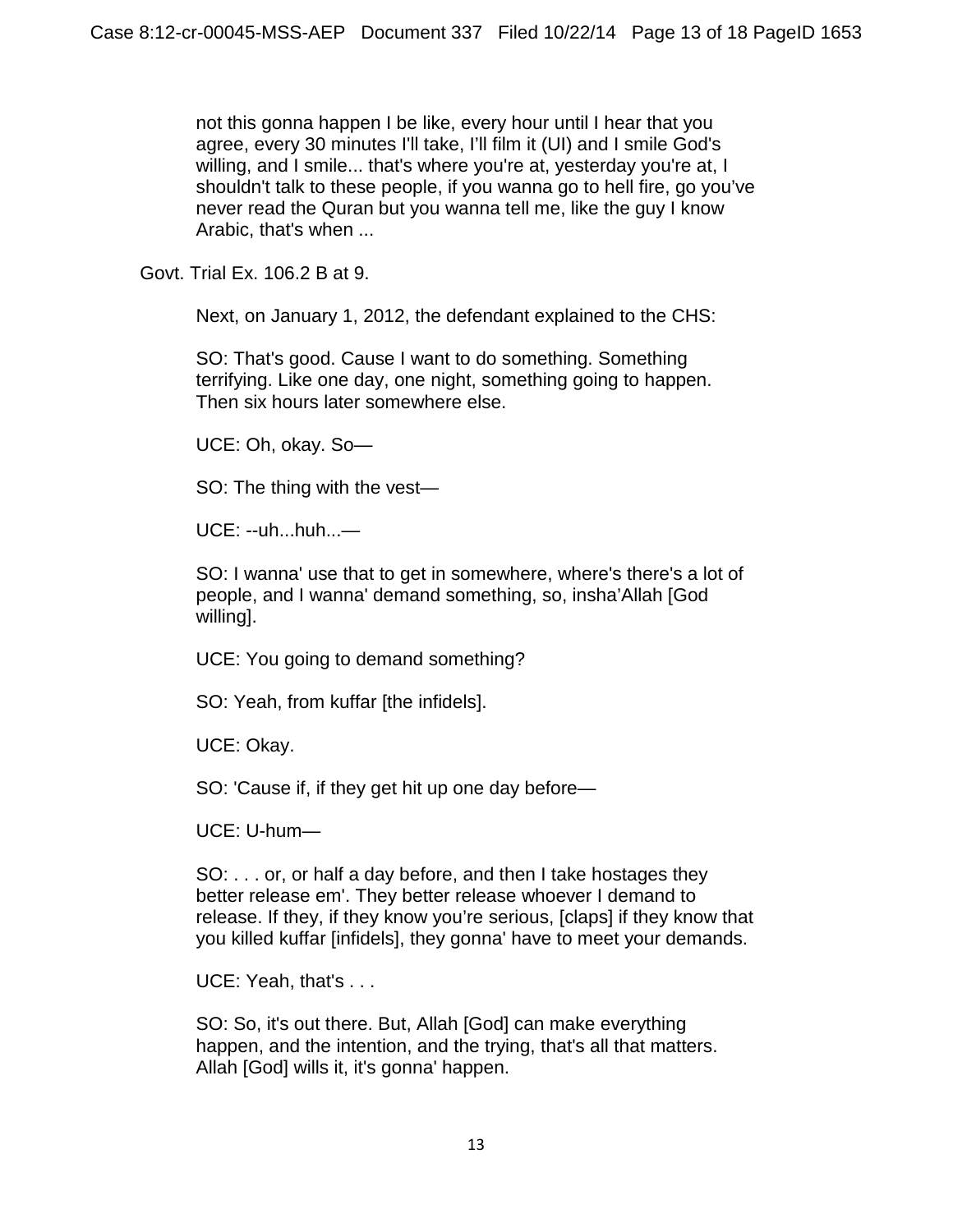**. . .** 

UCE: Yeah, I'm . . . I think if you gonna do the, if you gonna do the car thing, why do the other thing?

SO: Cause I wanna demand some prisoners to be released. If I can get a hundred people—

UCE: Umm—

SO: . . . after, after people already been killed. They know I'm not joking. They better release or they all gonna die. If I can get that on camera, kuffar [infidels] have cameras, I'll shoot one be like film it. UCE: Right.

SO: Film it and put this out there. I call the F.B.I. myself [laughs], I'll call 911, I be like connect me to the F.B.I., I'm the guy. Listen, what you think, you st-you stupid or something.

Govt. Trial Ex. 118 B at 5-6, 37.

The defendant further expressed his intentions in his martyrdom video that

he filmed on the night of his arrest, that is, January 7, 2012:

SO: This is brother Abdul Sami' [PH]. This video is to all the Muslim youth and to all the Muslims worldwide. This is a call to the truth. It is the call to help and aid in the party of Allah [God], and help the Ummah [nation] and bring back honor to the din [faith] of Allah [God]. And pay him back for every sister that has been raped and every brother that has been tortured and raped and every [UI] Muslim death in Chechnya and Bosnia and Kosovo and Afghanistan and Pakistan and Somalia and Iraq and Yemen and elsewhere. And this is payback for [UI] Sheikh [religious leader] Osama Bin Laden, Rahimahu Allah [May God have mercy upon him] and [UI] Sheikh [religious leader] Anwar Awlaqi and his son, Rahimahu Allah [May God have mercy upon him].

. . . Our civilians and our women and our children are forbidden to be killed. And when you cross that forbidden line, then likewise we will do that unto you. Eye for an eye, tooth for a tooth, woman for a woman, child for a child. I know Imam Shafir [PH] Rahimahu Allah [May God have mercy upon him], said, the [UI] the toenail of one Muslim, of the biggest sinning fasid [immoral] Muslim on the earth, is better than all of the nonbelievers put together. Because that's the toenail of a believer. So we will avenge all of them.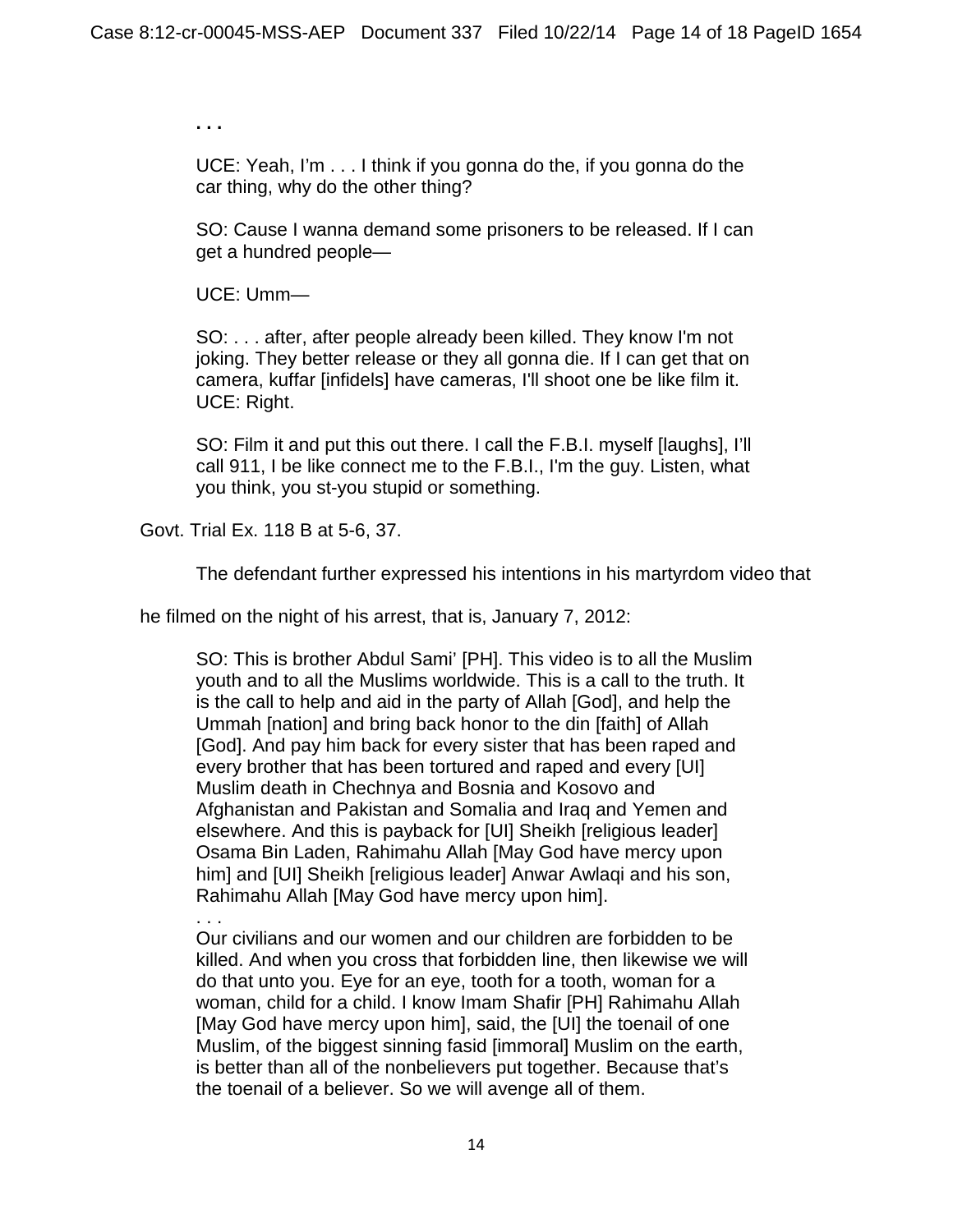Govt. Trial Ex. 124 B at 1. Thus, there is ample evidence to support the application of the terrorism enhancement to the defendant.

#### **III. Defendant's Factual Objections to the PSR**

The defendant raises a number of factual objections to the PSR. First, the defendant objects to the inclusion in paragraph 7 of the PSR of the CHS's statement that the defendant was asking for flags representing Al Qaeda. Further, the defendant also objects to the information from the CHS in paragraph 8 of the PSR.

Although there was no testimony on these points offered at trial, and the CHS will not be testifying at sentencing, the Court may consider "any information, (including hearsay), regardless of its admissibility at trial, in determining whether factors exist that would enhance a defendant's sentence, provided that the evidence has sufficient indicia of reliability, the court makes explicit findings of fact as to credibility, and the defendant has an opportunity to rebut the evidence." *United States v. Ghertler*, 605 F.3d 1256, 1269 (11th Cir. 2010); USSG § 6A1.3. This information was provided by the CHS to the FBI, and there are sufficient indications of its reliability to enable the Court to rely upon these statements.

As to the information in paragraph 7, the CHS's information is corroborated in part by the circumstances of this case, as well as by a call made by the defendant in December of 2010, in which the defendant states, "Until the black flags come on top of everybody's head and the head flies off, we will see what the joke." Govt. Trial Ex. 163.1 B; *see also United States v. Kikumura*, 918 F.2d 1084, 1103-04 (3d Cir. 1990) (holding that offense conduct at issue may be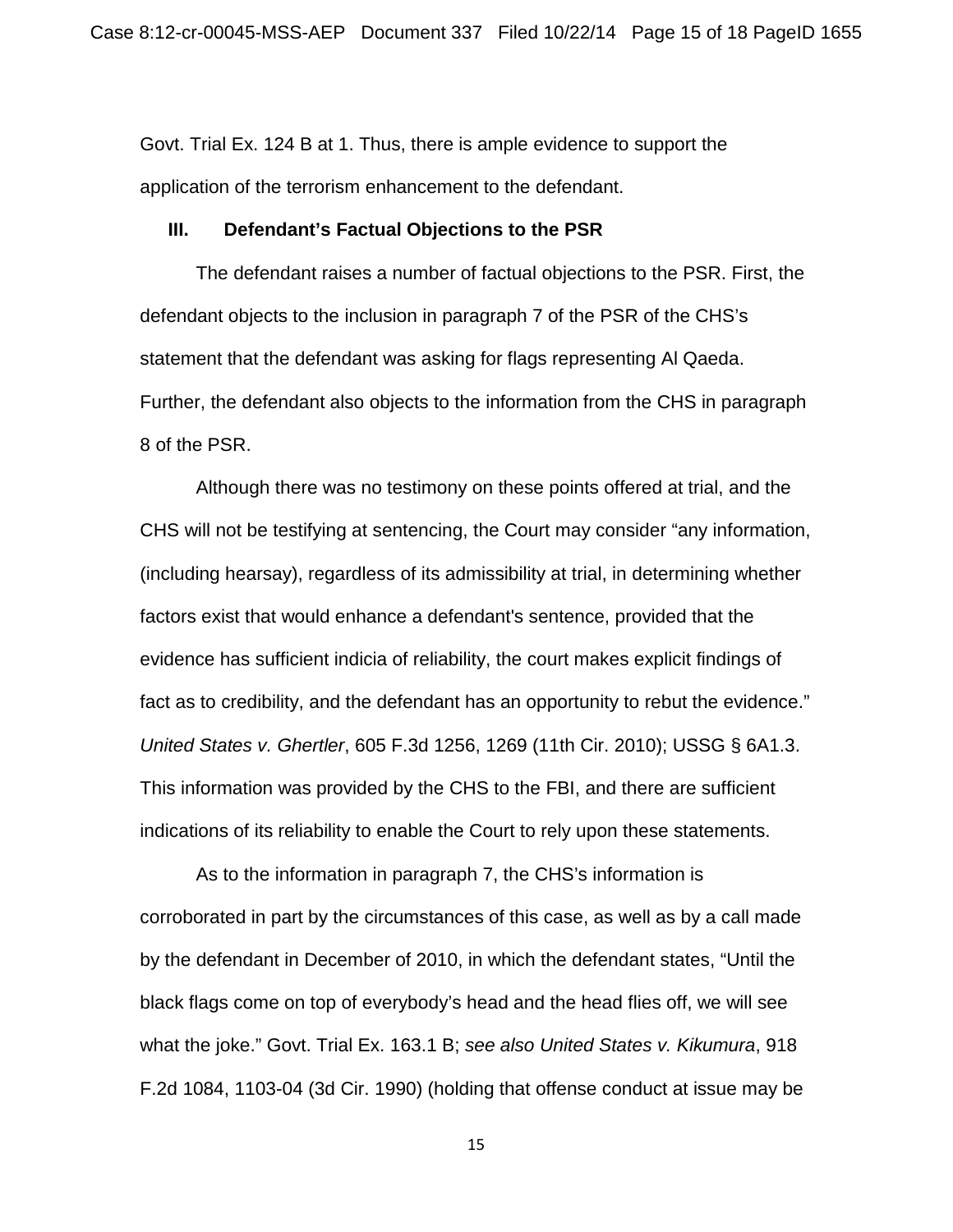considered as corroboration of hearsay testimony, particularly where the defendant "points to nothing in the record that casts doubt upon the believability of the informant's [hearsay statements]."), *overruled on other grounds, United States v. Fisher*, 502 F.3d 293, (3d Cir. 2007) (overruling *Kikumura*'s higher burden of proof related to hearsay statements that are relied on for sentencing enhancements).

Further, as to the information at issue in paragraph 8, the government did present portions of a recording made during this meeting between the defendant and the CHS at trial. *See* Govt. Trial Exs. 101.2 A & B, 101.3 A & B, 101.4 A & B, 101.5 A & B, 101.6 A & B, and 101.7 A & B. These recordings, as well as the course of events following, specifically, the defendant's introduction to and interaction with the UCE substantially corroborate the CHS's hearsay statements to the FBI.

As to the defendant's objection to PSR paragraph 9, regarding the meaning of the word "work" in the context of this conversation, this statement is the FBI undercover employee's (UCE) belief regarding what the defendant was discussing. The UCE testified to this belief and his bases for it at trial in this matter, including his law enforcement investigative experience and the fact that he and the defendant never again discussed anything relating to work or a job. The standard at sentencing is preponderance of the evidence, and the government has clearly shown to that standard that the word work in this conversation was a coded reference for the defendant's desire to carry out a violent attack.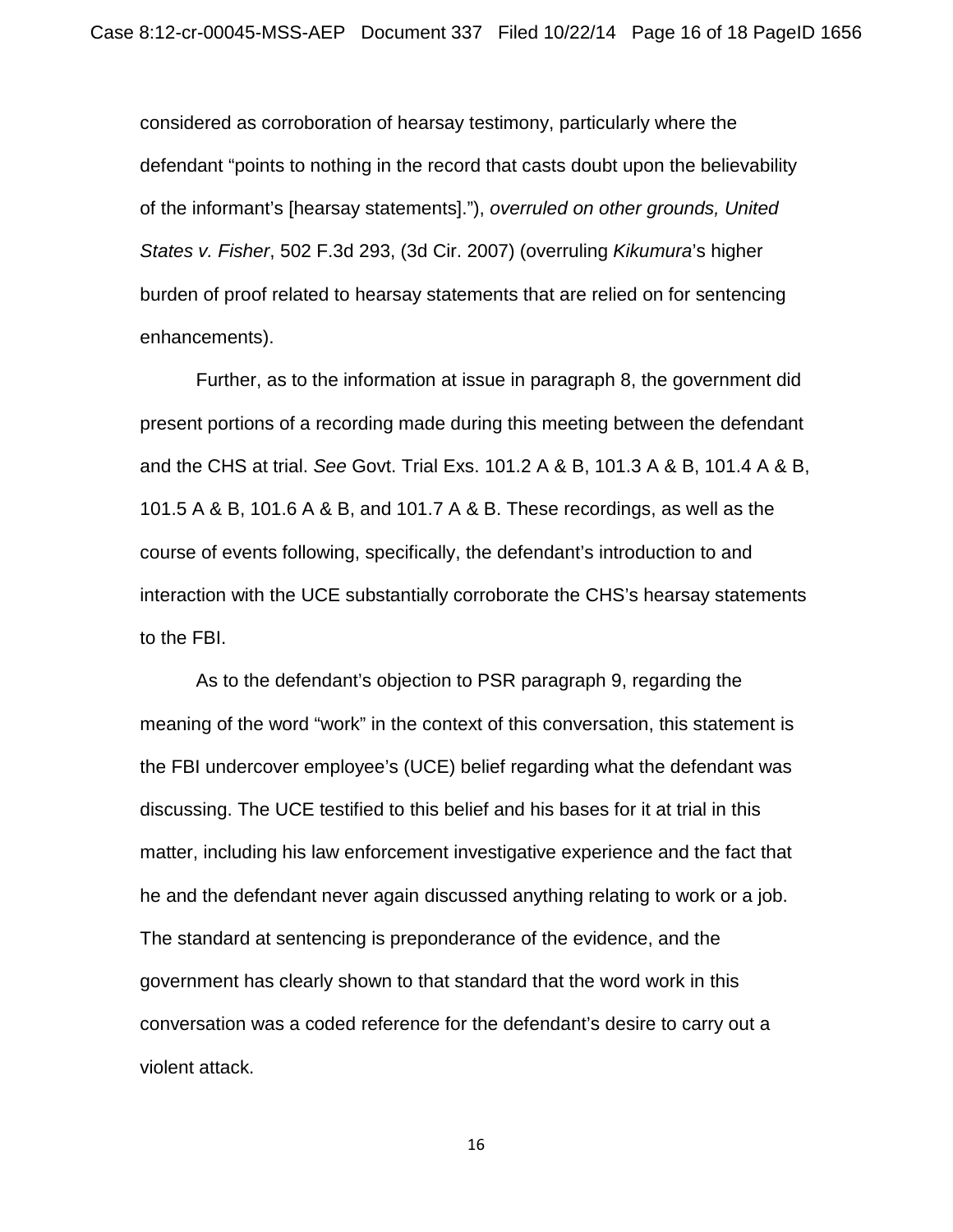As to the defendant's objection to PSR paragraph 12, the CHS did provide the defendant with \$500 as payment for the defendant's work in the CHS's business. Thus, the statement the defendant requests would only be accurate if it also indicated that the CHS provided the \$500 to Osmakac as his salary. This is corroborated by the fact that the defendant and the CHS discussed the defendant's salary in other circumstances, Govt. Trial Ex. 115.3 B at 5, and the defendant told the UCE that the CHS owed him [the defendant] about \$1200 for salary, Govt. Trial Ex. 118 B at 12.

# **CONCLUSION**

The government respectfully requests that this Court sentence the defendant to at least forty years' imprisonment.

Respectfully submitted,

A. LEE BENTLEY, III United States Attorney

By: *s/Sara C. Sweeney* SARA C. SWEENEY Assistant United States Attorney United States Attorney No. 0000119 400 North Tampa Street, Suite 3200 Tampa, Florida 33602 Telephone: (813) 274-6000 Facsimile: (813) 274-6178 E-mail: sara.sweeney@usdoj.gov